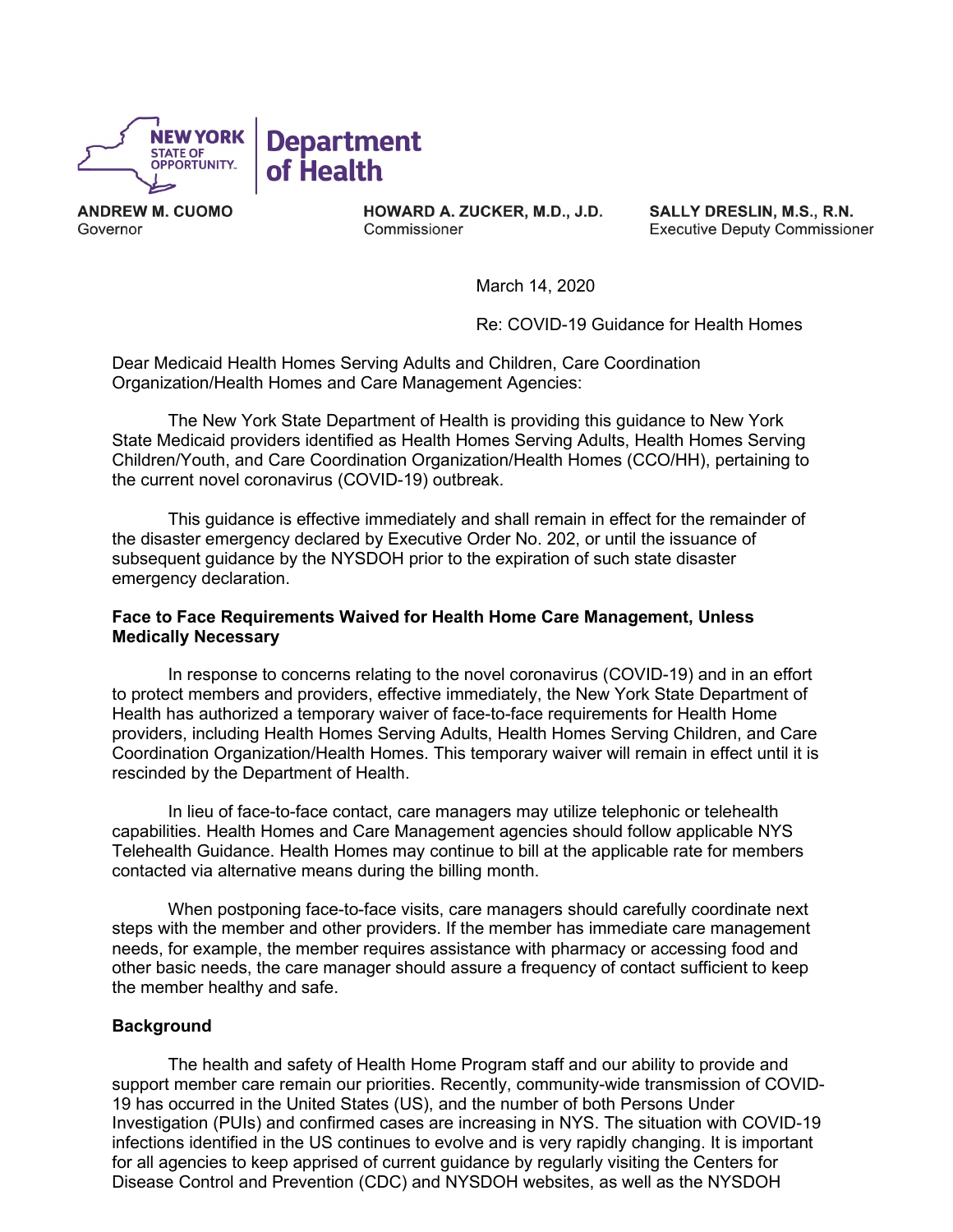Health Commerce System (HCS), for the most up-to-date information for healthcare providers.

- CDC:<https://www.cdc.gov/coronavirus/2019-ncov/index.html>
- NYSDOH: https://www.health.ny.gov/diseases/communicable/coronavirus.htm
- HCS: https://commerce.health.state.ny.us

 symptoms, and necessary infection control to protect themselves and the people they serve. Health Homes, Care Management Agencies' and CCO/HHs management should keep staff updated as the situation changes and educate them about the disease, its signs and The NYSDOH distributes alerts and advisories through the HCS notification system, and therefore it is vital that providers maintain up-to-date contact information in the HCS Communications Directory. Agencies may wish to provide internal contact information for their staff and clients to call with concerns, reports or questions.

# **Criteria for screening members prior to conducting a Face-to-Face Visit**

While the health home face-to-face requirements have been waived during this time, in certain instances, face-to-face may still prove to be clinically indicated. Prior to conducting a face-to-face visit, the care manager should screen the member using the following questions:

- 1. Ask whether the member has a fever, cough or shortness of breath.
- contact, traveled out of the United States within the last 14 days?" 2. Ask the member, "Have you, or has someone with whom you have had close physical
- 3. (If yes) "To which countries did you/your contact, travel?" For updated information on affected countries visit[: https://www.cdc.gov/coronavirus/2019-ncov/travelers/index.html](https://www.cdc.gov/coronavirus/2019-ncov/travelers/index.html)
- 4. Ask the member, "Within the last 14 days, have you had contact with any person(s) under investigation (PUI) for COVID-19, OR with any person(s) known to have COVID-19?"

 manager should coordinate with the member and appropriate health care providers to ensure If the member screens positive in response to any of these questions, the care that the member is referred to the appropriate medical personnel.

If the member does not screen positive in response to any of these questions, the face-to-face visit may proceed.

# **Instructions for agency personnel who are at risk of being a Person Under Investigation (PUI)**

 infected with an acute respiratory illness (e.g. COVID-19, influenza, respiratory syncytial virus enrolled members in order to screen the staff for symptoms or contacts that might have put Staff showing symptoms of illness should not be permitted to remain at work or visit members Health Home staff are exposed to the general community each day and could become (RSV)), if community transmission of that illness is occurring. Agencies should ensure they have a policy in place to speak with staff prior to them conducting face-to-face visits with them at risk. It is important that agencies strictly enforce their illness and sick leave policies. and should not return to work until completely recovered.

Health Home staff persons who have been potentially exposed to someone with confirmed COVID-19, or to someone who is a person under investigation (PUI) for COVID-19, might be placed under movement restrictions by public health officials*,* based on exposure risk for having contracted COVID-19 and any presenting symptoms.